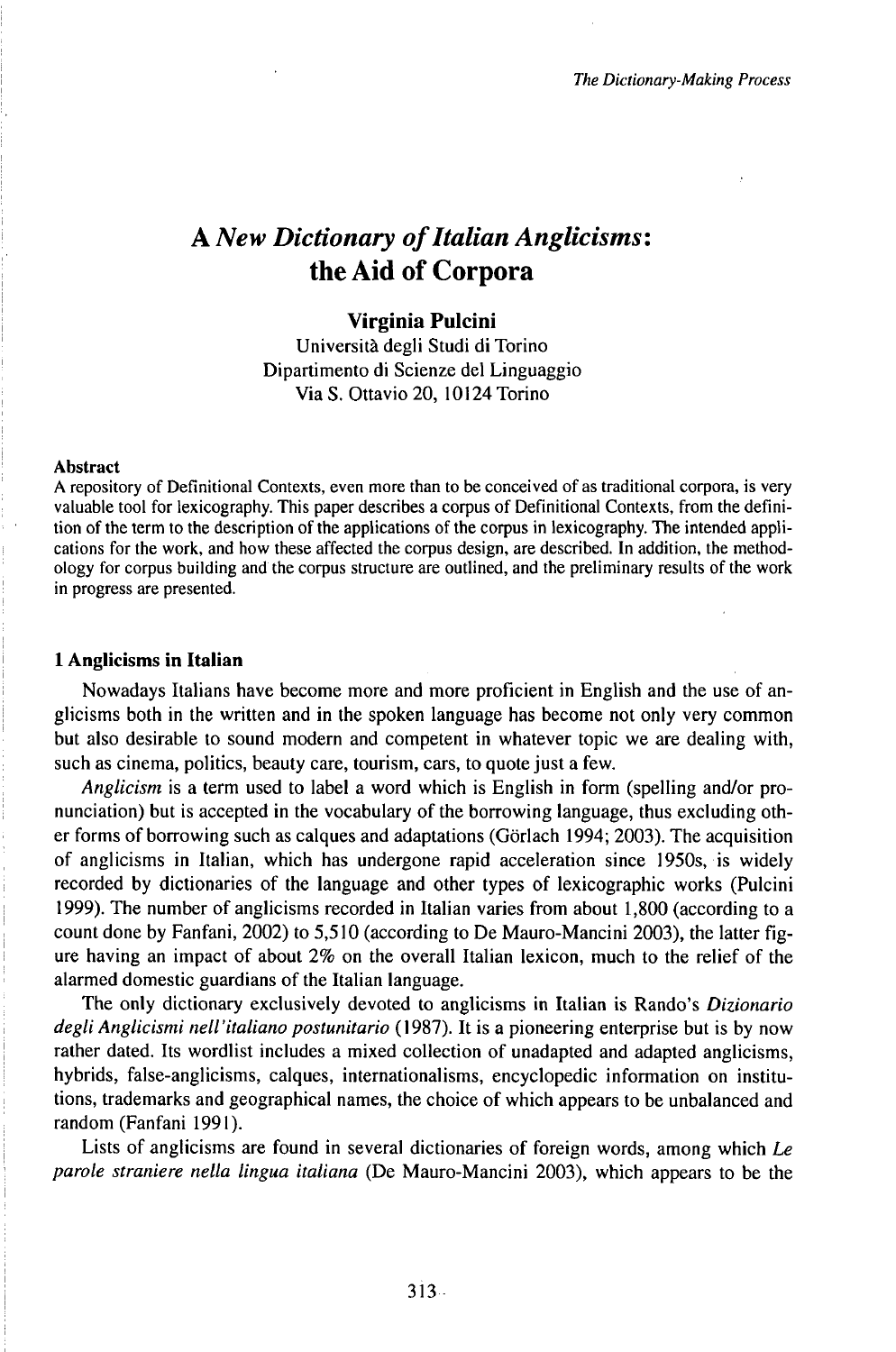most comprehensive and authoritative, being based on the unabridged *Grande Dizionario Italiano dell'Uso* (GDU, 2000), containing almost 250,000 entries. De Mauro-Mancini's first edition (2001) lists 4,320 anglicisms, and its second edition (2003) has 5,510. This may suggest that, over <sup>a</sup> time span of only two years, Italian has adopted as many as 1,190 new anglicisms.

Other important reference resources for finding anglicisms are general dictionaries of Italian such as *Lo Zingarelli 2006* (2005) which is updated every year and is well-known for its liberal policy of inclusion of neologisms and foreignisms.

Finally, Görlach's *Dictionary of European Anglicisms* (DEA, 2001) contains 3,800 anglicisms present in 16 European languages, 1,600 of which are recorded for the Italian language.

## **2 Phase 1: a comparison among existing lexicographic sources**

The first phase of the project for the compilation of the *New Dictionary of Italian Anglicisms* began in 2003. The starting point was the research done by the present writer for the Italian entries of the DEA, which produced a wordlist of 1,600 anglicisms, all of which were retrieved from various dictionaries and glossaries available at the time of compilation (1994-99),<sup>1</sup> as well as from collection of new anglicisms from newspapers. Research was resumed in view of a second edition of the DEA. As described in Pulcini (forthcoming), a new survey on existing lexicographic resources was carried out, which included Rando's (1987), DEA (2001), De Mauro-Mancini (2001) and Zingarelli (2002), as well as the collection of small corpora of anglicisms by a team of students and collaborators at the University ofTurin. The results of this comparative work produced parallel lists of anglicisms, a small sample of which is shown and discussed below.

Considering the compounds with *beach-* recorded in the four dictionaries (Table 1), we can see that De Mauro-Mancini's dictionary records five entries, namely **beach movie, beach soccer, beach tennis, beach volley** and **beachwear,** while the only entry found in the DEA (2001) and the Zingarelli (2002) is the compound **beach volley,** and Rando's dictionary has no entries.<sup>2</sup> The headword **beach movie** is a new addition to De Mauro-Mancini's new edition (2003).

|  | 2003<br>200<br>IJĕ<br>ancını<br>いせつ・ネイ | armen. |
|--|----------------------------------------|--------|
|  | l 995<br>beach movie TS                |        |
|  | 1998<br>soccer CO.<br>beach            |        |

<sup>&</sup>lt;sup>1</sup> The aim of DEA was comparability across 16 languages rather than exhaustiveness. For this reason Görlach chose to work on a limited number of entries.

<sup>2</sup> Beach movie: "genere cinematografico che ha per oggetto vicende, spec, sentimentali e sportive, ambientate sulle spiagge della California e della Florida"; beach soccer: "tipo di calcetto giocato sulla spiaggia a piedi nudi"; beach tennis: "gioco simile al tennis praticato sulla spiaggia"; beach volley: "sport simile alla pallavolo giocato sulla spiaggia da squadre di due o tre elementi"; beachwear: "l'insieme degli articoli di abbigliamento per il mare" (De Mauro-Mancini 2003)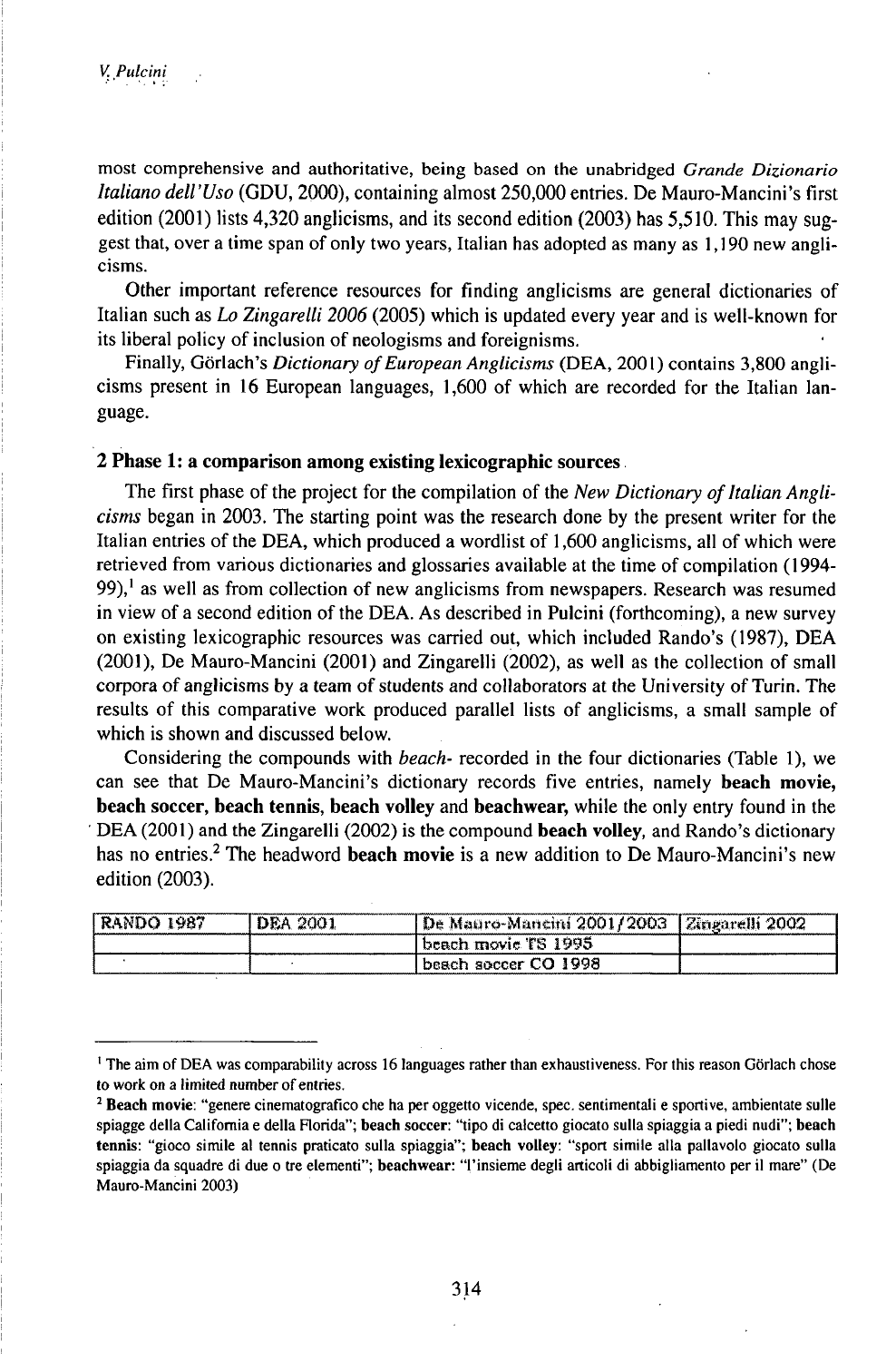|                      | beach tennis CO 1998                 |                    |
|----------------------|--------------------------------------|--------------------|
| beach<br>1990s (1>2) | volley(ball) beach volley CO sec. XX | beach volley 1987. |
|                      | 'beachwear CO 1995                   |                    |

Table 1. Compounds with *beach-* recorded in four dictionaries

Another set of meaningful examples are the compounds with word *personal* (Table 2): all the four dictionaries agree on recording the word **personal computer,** while Rando's dictionary also has **personal selling<sup>3</sup>** and De Mauro-Mancini's also includes **personal computing, personal cooler, personal trainer** and **personal training.** Its new edition also has **personal banker.<sup>4</sup>**

| <b>RANDO 1987</b>         | <b>DEA 2001</b>                | De Mauro-Mancini<br>2001/2003                       | Zingarelli 2002           |
|---------------------------|--------------------------------|-----------------------------------------------------|---------------------------|
|                           |                                | personal banker TS 2000                             |                           |
| personal computer<br>1979 | personal computer<br>1980s (2) | personal computer TS inform.<br>1983                | personal computer<br>1979 |
|                           |                                | TS<br>personal computing<br>inform, 2a metà sec. XX |                           |
|                           |                                | personal cooler CO 1992                             |                           |
| personal selling<br>1960  |                                |                                                     |                           |
|                           |                                | personal trainer TS sport1998                       |                           |
|                           |                                | personal training TS aport<br>1995                  |                           |

#### Table 2. Compounds with *personal* recorded in four dictionaries

A first conclusion drawn from the initial comparative work is the richness of De Mauro-Mancini's dictionary as opposed to the others and the weakness of Rando's dictionary because of its chronological and methodological limits. This led to the exclusion of this dictionary from further comparisons. Most importantly, it was noted that the majority of the De Mauro-Mancini entries belong to technical and specialized fields (TS) and that the labels used define the field but not the usage frequency or the degree of acceptance of each item. Moreover, the label TS ('tecnico-specialistico') may lead to conclude that the use of the word is confined to specialists, which is not the case of many specialist terms, as the well-

<sup>3</sup> Personal selling: "Metodo di vendita in cui <sup>i</sup> rappresentanti dell'azienda sollecitano <sup>i</sup> clienti andando a trovarli in casa o sul posto di lavoro." (Rando 1987)

<sup>4</sup> Personal banker: "promotore finanziario che, per conto di una banca, gestisce un rapporto personale con il cliente per trovare specifiche soluzioni di investimento"; personal computer: elaboratore elettronico, di piccole dimensioni, utilizzato da aziende e da privati per ricerche, calcoli, elaborazione dati, ecc.; personal computing: "uso del personal computer"; personal cooler: "condizionatore portatile per ambienti"; personal trainer: "allenatore di personal training"; personal training: "allenamento ginnico, atletico eseguito in casa propria, con un istruttore personale". (De Mauro-Mancini 2003).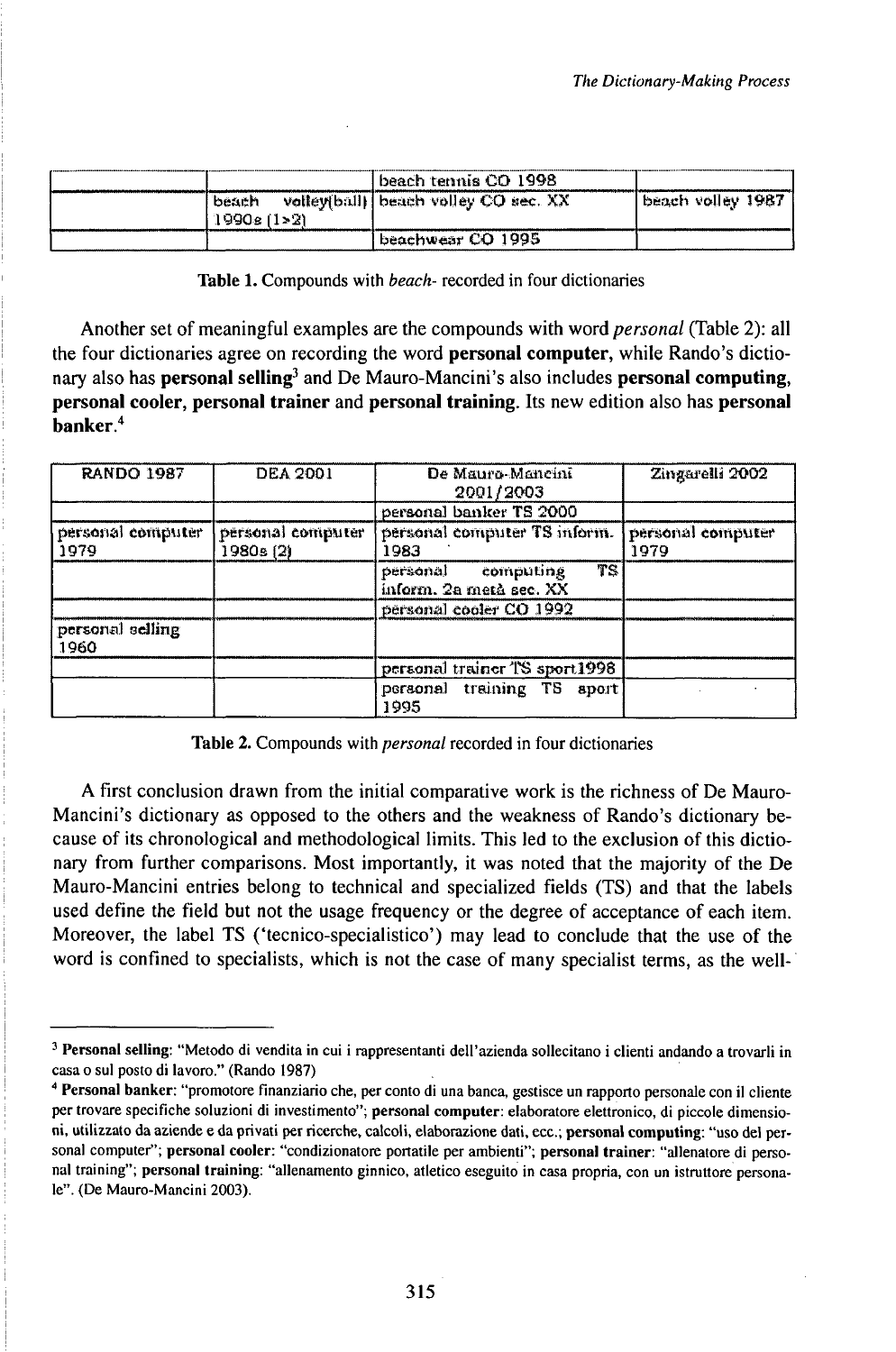known word **personal computer** shows.<sup>5</sup> The problem is evident also in the examples of Table 1, where **beach movie** is labelled as TS (presumably because it is restricted to the field of cinema), while **beach soccer, beach tennis, beach volley** and **beachwear,** which are all related to the field of sport, are considered to belong to the common vocabulary (CO).

The DEA's usage label system, on the contrary, has been purposefully devised in order to signal, first of all, the degree of acceptance of the word in the general language, and then the field of usage and other restrictions pertaining to the word. The label (2) given to **personal computer** indicates that "the word is fully accepted and found in many styles and registers, but is still marked as English in its spelling, pronunciation, or morphology;" (Görlach 2001: xxiv).<sup>6</sup>

At the end of Phase 1, comparative tables were available, listing anglicisms included in the dictionaries discussed above, except for Rando's.

#### **3 Aims and size of a dictionary of anglicisms**

The size of the wordlist of a dictionary is a macrostructural feature which is planned by the compiler before anything else. As Béjoint (2000: 140) explains, while "old-time lexicographers did not ask who the users were and what they wanted [...] The trend has now been reversed, with lexicographers trying to find out who their users are and what they need." Thus, modern lexicography has overcome the dilemma between *exhaustiveness* and *representativeness* by tailoring the size of the dictionary to the needs and expectations of the target audience.

In view of the compilation of the *New Dictionary of Italian Anglicisms*, it is believed that the target user of such a dictionary is likely to be an educated Italian speaker who is familiar with the language of the mass media and also possesses a certain proficiency in the English language. He/she will be interested in finding or clarifying the meaning of an anglicism encountered in the written or spoken media, or checking any of its formal features (spelling, pronunciation, grammar, usage).<sup>7</sup> Being proficient in English, or a learner of English, he/she may also be interested in finding out whether the anglicism has the same meaning as the same item in English or if the word is used formally in the same way and pragmatically in the same context.<sup>8</sup>

<sup>5</sup> The other labels are: FO, fondamentale; CO, comune; AU, alto uso; AD, alta disponibilità; BU, basso uso; OB, obsoleto; RE, regionale.

<sup>&</sup>lt;sup>6</sup> The other labels are: 0, the word is known mainly to bilinguals;  $\emptyset$ , the word is known but is a foreignism; 1, the word is in restricted use; 3, the word is not (or is no longer) recognized as English. The label used for "the degree of acceptance" appears along with another label for "usage restrictions", signalling field (historical, literary, technical) medium (written), region (regional, dialectal), register (colloquial, journalese, slang, youth), style (derogatory, euphemistic, facetious, pejorative), status (banned) and currency (archaic, modish, obsolescent, rare). Forexample, the word server is attributed  $I(tech)$ , meaning "restricted use in the technical field of computer technology".

<sup>&</sup>lt;sup>7</sup> Research has confirmed that search for meaning is the primary need of dictionary users (Béjoint 2000; Svensen 1993).

<sup>&</sup>lt;sup>8</sup> In Italy, English is studied not only by students in schools and universities, but by workers in many different walks of life, for working and professional needs.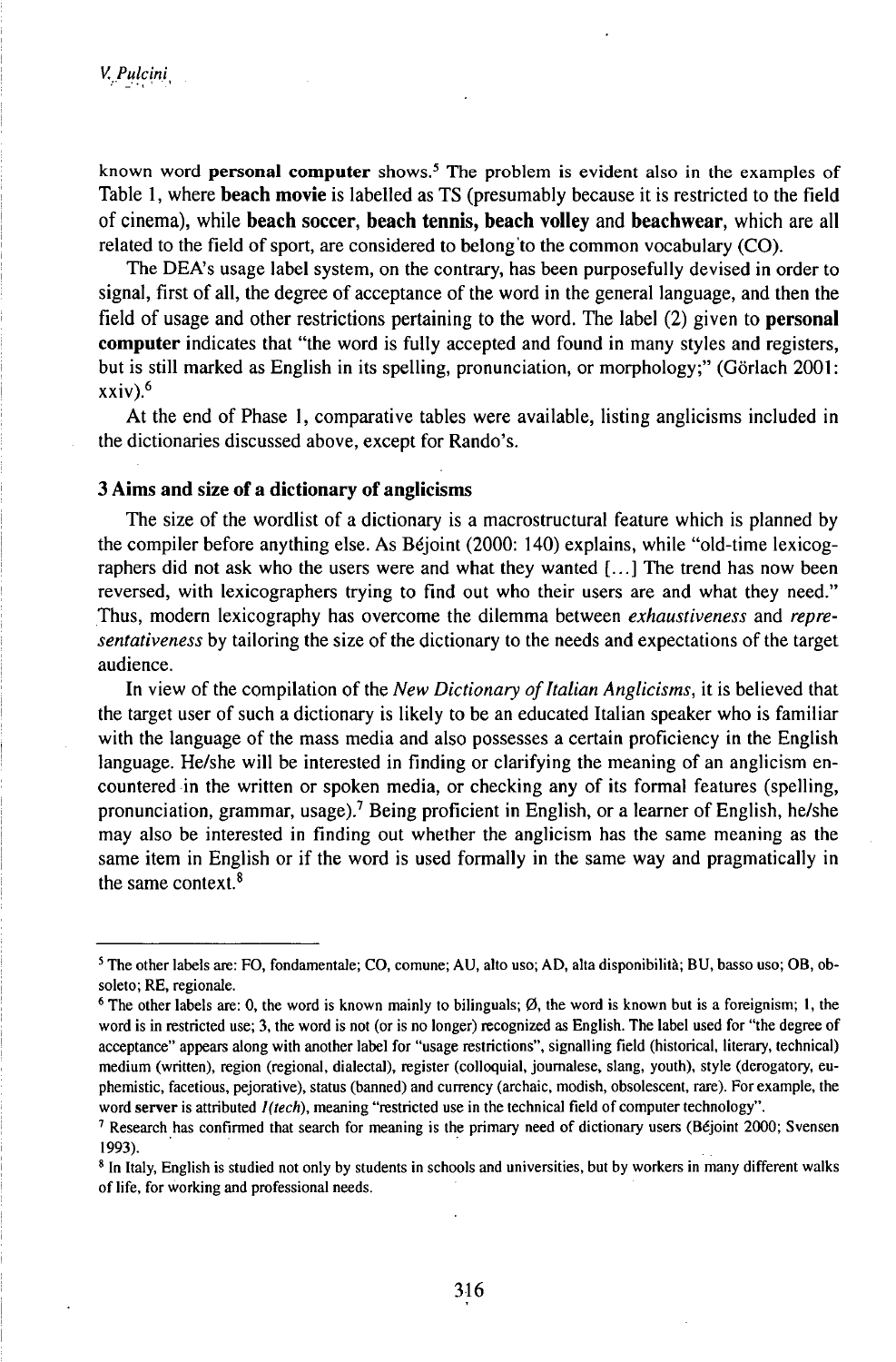If such is the profile of the target user of a dictionary of Italian anglicisms, the size of the wordlist should be large enough to record anglicisms which are likely to be encountered in the written and spoken media by *the average educated user.* Thus, a dictionary of this kind would serve the users better by focussing on the *common core* of Italian anglicisms, rather than quoting archaisms which are obsolete, casuals, quotation words typical of journalese and advertising, which are too ephemeral to be considered stable and representative in Italian; but especially highly technical terms, which are the vast majority of anglicisms today and are likely to appeal to a very limited audience of specialists.

To comply with these aims, the large database of over 5,000 anglicisms obtained at the end of Phase <sup>1</sup> of the project would need to be reduced and refined, so that the wordlist would respect the criterion of *representativeness,* i.e. "that the word or expression occurs with a certain frequency in the general use of the language" (Svensen 1993: 42).

These criteria are easier said than done, as it were. On the basis of the comparison of dictionaries, we may establish that **beach volley,** which is quoted by three dictionaries, is more representative than **beach tennis** and **beach soccer,** quoted only by one dictionary, as a sport played on the beach. The same can be said for **personal computer,** which is recorded by four dictionaries against the other compounds which are recorded by one dictionary only. In order to gain a better picture of the acceptance and frequency of anglicisms, the aid of corpora was resorted to.

#### **4 Phase 2: corpus query**

#### *4.1 Sample words*

Phase 2 of the project, which is currently under way, consists of checking the occurrence of the potential anglicisms in corpora of Italian. Although some linguists question the reliability of corpora, where these are available for the language considered, the evidence drawn from them is a precious help for looking up words, evaluating their frequency and taking examples of authentic use in context.

For the present work two corpora have been considered, namely a corpus of Italian newspaper articles compiled in 2003-2004 (the HF corpus)<sup>9</sup> and a corpus of Italian used by newsgroups  $(NUNC)$ .<sup>10</sup>

Table 3 and Table 4 show the results obtained for the sample anglicisms discussed above, i.e. the compounds with *beach-* and *personal* in the HF corpus and in the NUNC respectively:

<sup>9</sup> The HF corpus (from the names of its compilers, Knut Hofland and Cristiano Furiassi) was compiled at the University of Bergen, Norway in 2003-2004. It contains 19.47 million words of newspaper articles from three Italian daily newspapers, *la Stampa, la Repubblica* and *il Corriere della Sera.* (Furiassi-Hofland, forthcoming)

 $10$  The NUNC (Newsgroups UseNet Corpora) is a multilingual suite of corpora based on the language of newsgroups, freely available and queriable online. Devised by Manuel Barbera and a team of linguists and computer scientists at the University of Turin, the NUNC was started in 2002, and is currently growing in size and in the number of languages involved. There are already some betas available for testing (Italian, UK English, French and Spanish). The Italian general corpus contains 237,401.299 words.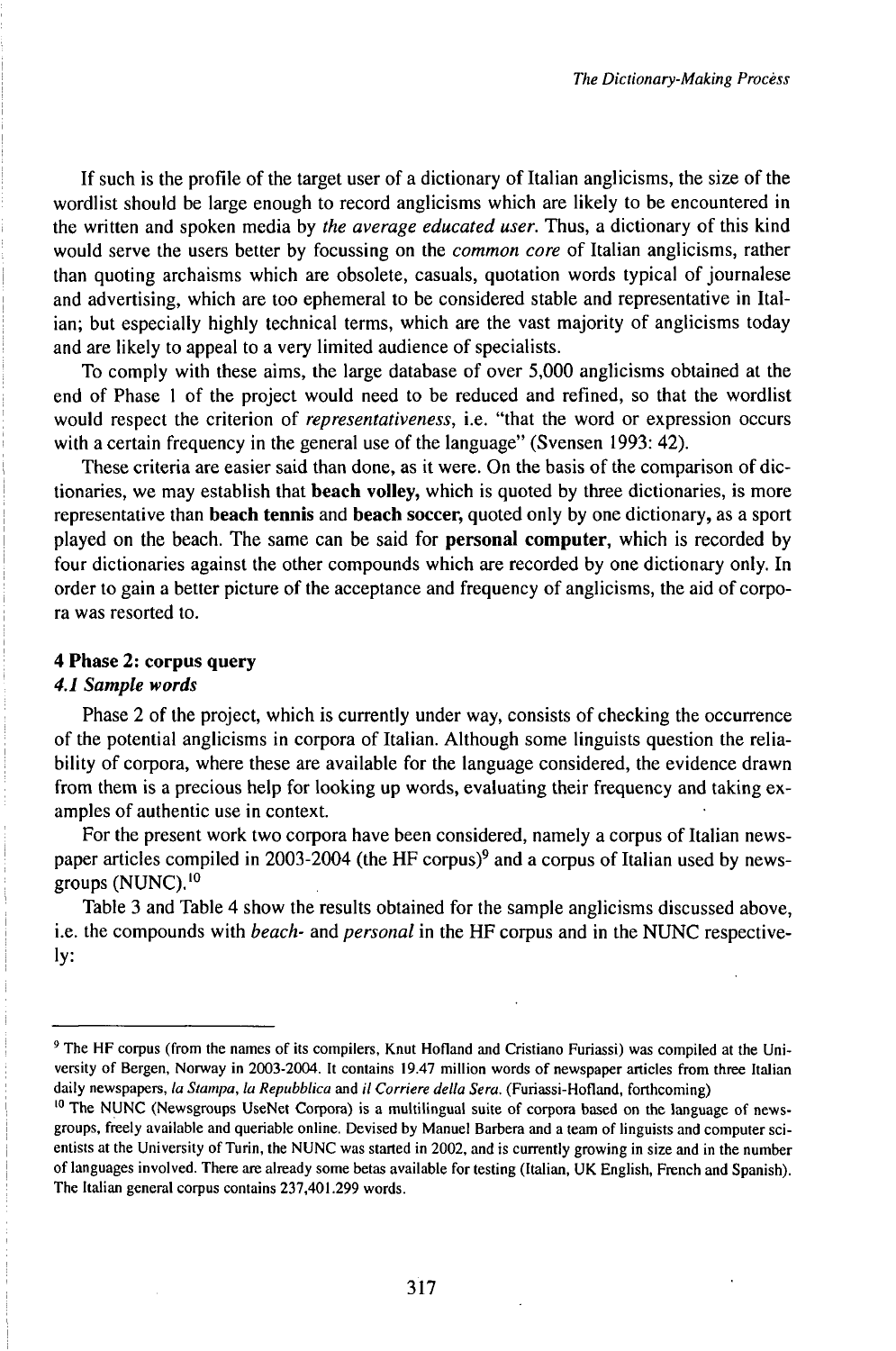|                    | HF  | frequency/million words |
|--------------------|-----|-------------------------|
| personal computer  | 268 | 13.8                    |
| beach volley       | 43  | 2.2                     |
| personal trainer   | 29  | 1.5                     |
| personal computing | Э   | 0.15                    |
| beach soccer       | O   | O 1                     |
| beachwear          | 17  | 0.1                     |
| beach movie        |     |                         |
| beach tennis       |     |                         |
| personal banker    |     |                         |
| personal cooler    |     |                         |
| personal selling   |     |                         |
| personal training  |     |                         |

Table 3. Number of occurrences and frequency/million words of some sample anglicisms in the HF corpus.

|                    | <b>NUNC</b> | frequency / million words |
|--------------------|-------------|---------------------------|
| personal computer  | 334         | 14                        |
| beach volley       | 76          | 0.3                       |
| personal trainer   | 26          | 0.01                      |
| beach soccer       | 15          | 0.006                     |
| personal training  | ą           | 0.003                     |
| personal computing | 4           | 0.001                     |
| beachwear          |             | 0.0004                    |
| beach movie        |             |                           |
| beach tennis       |             |                           |
| personal banker    |             |                           |
| personal cooler    |             |                           |
| personal selling   |             |                           |

Table 4. Number of occurrences and frequency/million words of some sample anglicisms in the NUNC corpus.

The results confirm what was concluded from the comparative work, namely that the most frequent words in Italian are **personal computer** and **beach volley.** The figures also indicate that **personal computer** is far more frequent than **beach volley** (13.8 against 2.2 per million words in the HF corpus). The words **personal trainer, personal computing, beach soccer and beachwear** are present in both corpora, while **personal training** appears in the NUNC but not in the HF corpus. **Beach movie, beach tennis, personal banker, personal cooler** and **personal selling** do not appear in either corpora.

These data lead us to some preliminary conclusions. First of all, the confirmation of **personal computer** and **beach volley** as the two most frequent anglicisms inthe sample is a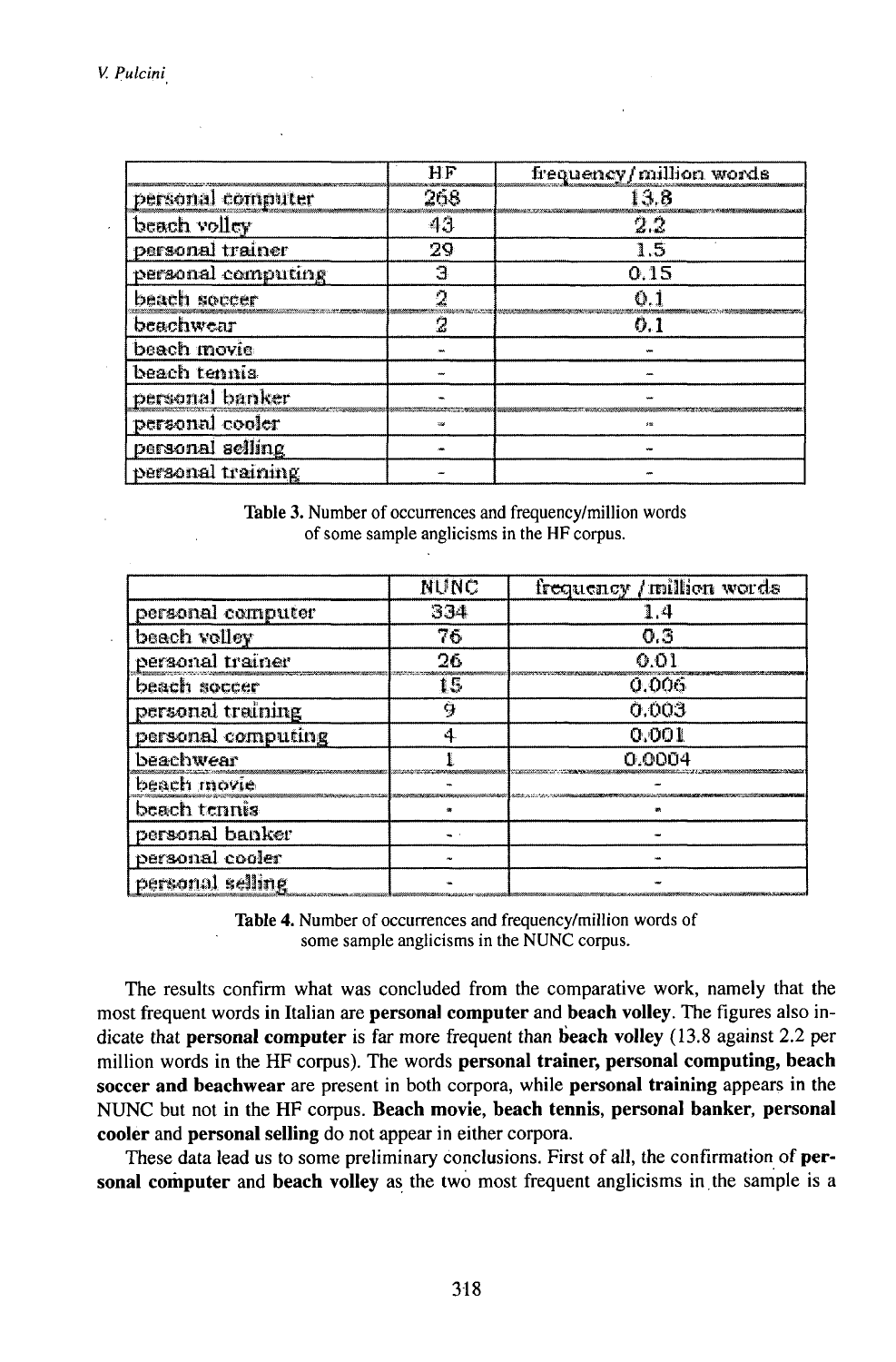comforting finding, in that it reconciles the native speaker's intuition, the lexicographic and the corpus evidence. As far as the other words are concerned, they are all "possible" anglicisms and their meaning is quite transparent. However, if corpus evidence is to be taken as a criterion, the first set of compounds **(personal trainer, personal computing, beach soccer** and **beachwear)** should be included in the dictionary, while the second set **(beach movie, beach tennis, personal banker, personal cooler** and **personal selling)** should be excluded, and **personal training** remains a borderline case.

The second problem is a statistical one, namely the significance of the frequency figures obtained. How frequently should a word appear in order to qualify as an accepted anglicism instead of a casual? How significant is 0.0004 per million words scored by the anglicism **beachwear** in the NUNC? This is a problem which is not of central concern in the present analysis but should be considered carefully if corpus evidence is taken as a criterion of selection.

A third problem is connected with the representativeness of the two corpora chosen for the query, which have given similar ranking of the words considered but radically different frequency scores. In fact, the anglicisms **personal computer** and **beach volley,** for example, are respectively 9 times and 7 times more frequent in the HF than in the NUNC. A possible explanation may be that the HF corpus contains newspaper articles covering a balanced range oftopics related to current affairs and popular culture; instead the NUNC contains language used by members of newsgroups, i.e. individuals discussing topics often on a personal basis. Hence we may hypothesise that in such a communicative context an Italian speaker will tend to use the more informal expression "computer" or "PC" instead of the full standard form "personal computer". As to **beach volley,** its frequency is much higher in the HF because newspapers regularly publish sports pages, while in newsgroup discussions the topic of sport may be more occasional. In conclusion, since different corpora will produce different results depending on their contents, it is essential that the type of corpus selected for the query should be representative of the type of language which we want to analyze in order to yield reliable evidence.

#### *4.2 More recent anglicisms*

Considering that the two corpora have been compiled very recently (2002-2003), another query was made with a set of new anglicisms adopted in the 1990s and 2000s, some of which are quite well-known to the average Italian speaker. The results are listed, in order of frequency, in Table 5 and Table 6:<sup>11</sup>

<sup>11</sup> **Provider:** "fornitore di accessi a Internet"; **spam:** "messaggio di posta elettronica o articolo che viene inviato contemporaneamente a molti destinatari e newsgroup che non hanno alcun interesse a riceverlo"; **serial killer:** "pluriomicida che agisce sempre con le stesse modalità, compiendo crimini spinto da pulsioni patologiche"; **devolution:** "nel linguaggio politico e giornalistico, decentramento dei poteri dallo stato alle regioni"; **reality show:** "format che ha come protagonisti persone comuni e non attori protagonisti"; **spammimg:** "Io spedire indiscriminatamente nella posta elettronica di altri o in newsgroup messaggi inutili e non richiesti"; **exit poll:** "sondaggio elettorale basato su interviste fatte ai votanti all'uscita dai seggi, condotto aI fine di diramare con relativa approssimazione <sup>i</sup> risultati del-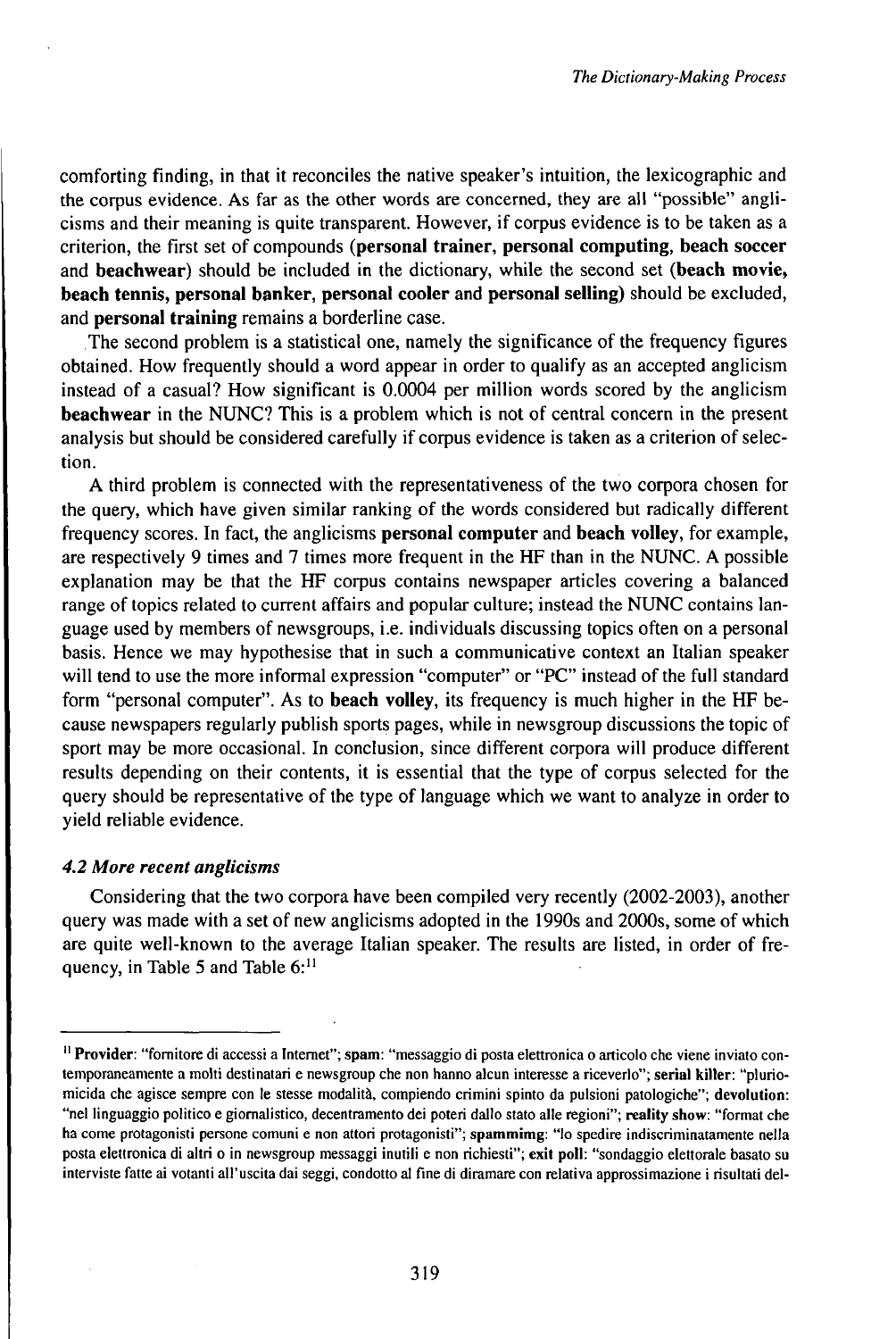|                  | HF  | frequency/ million words |
|------------------|-----|--------------------------|
| provider         | 399 | 20.5                     |
| spain.           | 320 | 16.4                     |
| scrial killer    | 298 | $15.\overline{3}$        |
| Devolution       | 175 | 9                        |
| reality show     | 172 | 8.8                      |
| Spomming         | 131 | 6.7                      |
| exit poll        | 104 | 5.3                      |
| mobbing          | 51  | 2.6                      |
| golden share     | 37  | 1.9                      |
| question time    | 34  | 1.7                      |
| tex-mex          | 20  | Ĩ.                       |
| outing           | 11  | 0.5                      |
| aquagym          | 4   | 0.2                      |
| anti-age         | з   | 0.15                     |
| $c$ -zin $c$     | ŀ   | 0.05                     |
| acro-dance       |     |                          |
| <b>Hackspace</b> |     |                          |
| Carpool          |     |                          |

Table 5. Number of occurrences and frequency/million words of some recent anglicisms in the HF corpus.

|                                                                                                                                                                                                                                             | NUNC          | frequency/million words                                                                                                        |
|---------------------------------------------------------------------------------------------------------------------------------------------------------------------------------------------------------------------------------------------|---------------|--------------------------------------------------------------------------------------------------------------------------------|
| provider                                                                                                                                                                                                                                    | 7036          | 29.9                                                                                                                           |
| .stan                                                                                                                                                                                                                                       | 6256          | 26.3<br>T ENNEGER ER STATER TELEVIZING ER ER ETT TELEVIZING TIL 1999 EN STATER TIL 1999 EN ETT TELEVIZING ER ETT TELEVIZING ER |
| The C.C. Professional Control of the Control of Control of Control of Control of Control of Control of Control of Control of Control of Control of Control of Control of Control of Control of Control of Control of Control o<br>SCENIDIUM | $\sim$ $\sim$ | -16, 15,                                                                                                                       |

le elezioni, appena concluse le operazioni di voto"; mobbing: "spec. in ambienti di lavoro, persecuzione ed emarginazione nei confronti di un singolo individuo da parte del gruppo in cui è inserito"; golden share: "speciale azione del capitale di una società privatizzata che il governo trattiene per sé, con un valore simbolico, per impedire l'acquisizione del controllo di questa da parte di una persona o di un gruppo di investitori e garantire gli interessi pubblici"; question time: "polit., seduta del parlamento in cui i parlamentari rivolgono a un ministro del governo in carica domande e interrogazioni sull'attività del suo dicastero"; tex-mex: 1 "genere di musica statunitense che a partire dagli anni '60 mescola il rock and roll, il blues e il country con i ritmi latinoamericani" 2 "gastr., di cucina tipica della zona di confine tra il Messico e il Sud degli USA, caratterizzata da aromi piccanti"; outing: "coming out" ("il rendere pubblica la propria appartenenza a una categoria oggetto di tradizionale emarginazione"); aquagym: "ginnastica che si pratica immersi nell'acqua, spec. a tempo di musica"; anti-age: "spec. di trattamento o prodotto cosmetico, che attenua o previene i segni dell'invecchiamento"; e-zine: "in Internet, rivista multimediale contenente articoli, interviste, fotografie, pubblicità, ecc."; aero-dance: "tipo di ginnastica aerobica in cui la parte danzata e musicale ha una particolare rilevanza"; backspace: "nelle tastiere del computer, comando che determina la cancellazione del carattere posto prima del cursore" (De Mauro-Mancini 2003). carpool: "gruppo di persone che compiono abitualmente un tragitto analogo e si accordano per l'uso di una sola automobile" (Zingarelli 2002).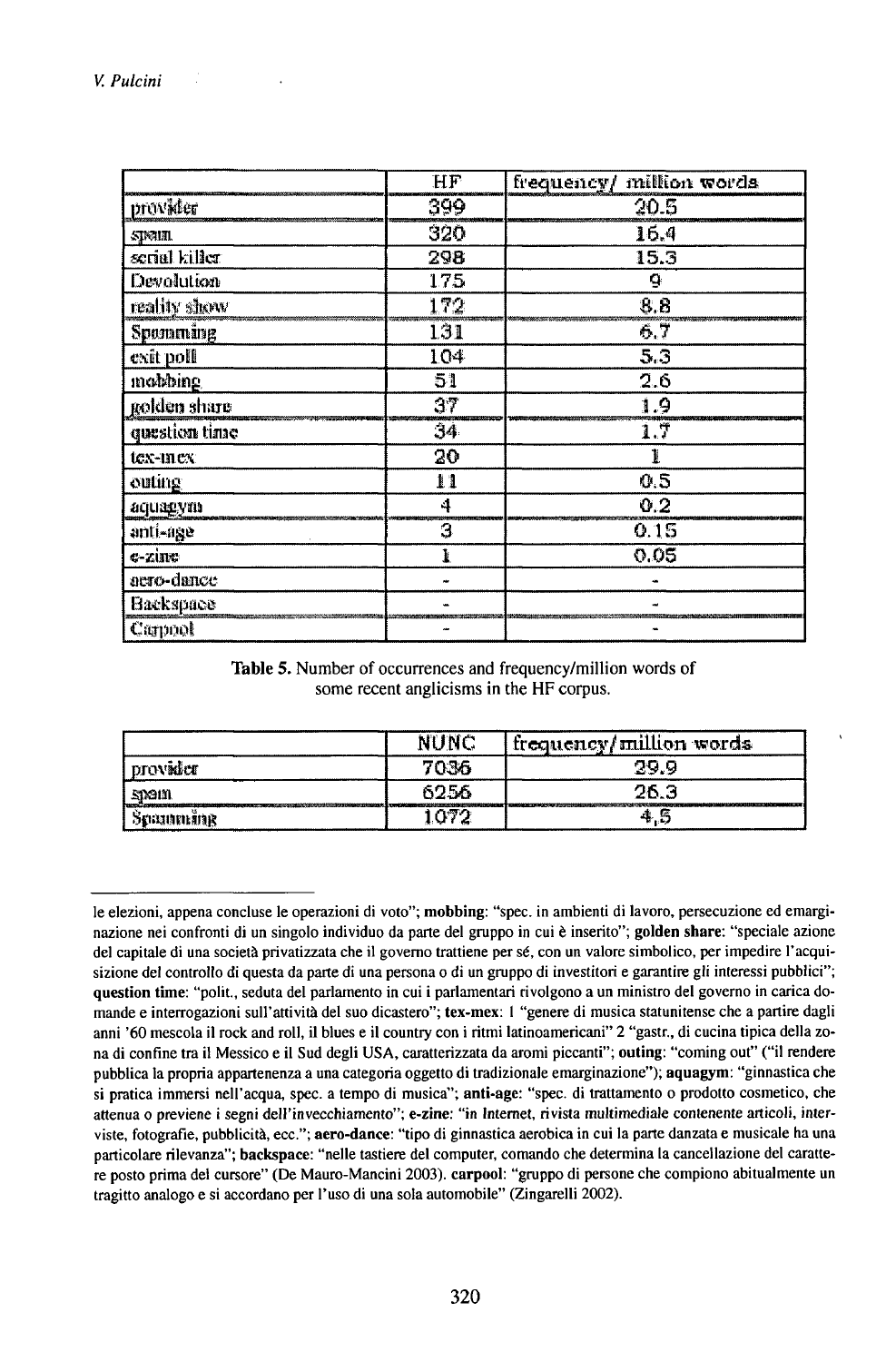| Devolution    | 958 | 4          |
|---------------|-----|------------|
| serial killer | 307 | 1.2        |
| Mobbing       | 225 | 0.9        |
| reality show  | 141 | Q,5        |
| outing        | 121 | 0.5        |
| exit poll     | 50  | 0.2        |
| Backspace     | 46  | $\Omega$ . |
| question time | 27  | 0.1        |
| $e$ - $z$ ine | 25  | 0.1        |
| golden share  | 20  | 0.08       |
| aquagym       |     | 0.004      |
| aero-dance    |     |            |
| anti-age      | 燃   | 鞦          |
| Carpool       |     |            |
| tex-mex       |     |            |

Table 6. Number of occurrences and frequency/million words of some recent anglicisms in the NUNC

This set of examples produced figures which are on the whole higher than the previous one, which confirms that these words are generally more frequent. What the data also confirm is that current words such as **provider**, spam, serial killer, devolution rank at the top of the lists of both corpora. Reality show, spamming, exit poll, mobbing, golden share, question time, outing, aquagym and e-zine appear in both corpora, anti-age and backspace only in one (the first in the HF and the second in the NUNC), and finally the words aero-dance and carpool are absent from either corpora. As was concluded from the analysis of the previous sample items, in spite of the uncertainty in the interpretation of the statistical figures, the corpus findings provide a cline of currency and frequency of the anglicisms considered.

#### **6 Conclusion**

The results obtained from the query of corpora will be a useful index in establishing criteria of representativeness for the compilation of the wordlist of the New Dictionary of Italian Anglicisms, although various questions related to the representativeness of corpora and the interpretation of the frequency scores are still to be answered. However, it is believed that a corpus-driven approach for identifying anglicisms in real use is a promising methodology for drawing up a profile of potential anglicisms in terms of currency and use. The exploitation of corpora for describing languages has become indispensable in today's research but the real interpretation of statistical data needs further consideration. Ad hoc corpora of 'non-specialized' articles focussing on specific fields (computer science, politics, entertainment, etc.) may also be compiled to get a better picture of the status of anglicisms in specific domains. Corpus linguistics can indeed be an invaluable support to already existing resources in lexicography, provided that it is adequately monitored by the lexicographer's expertise and intuition.